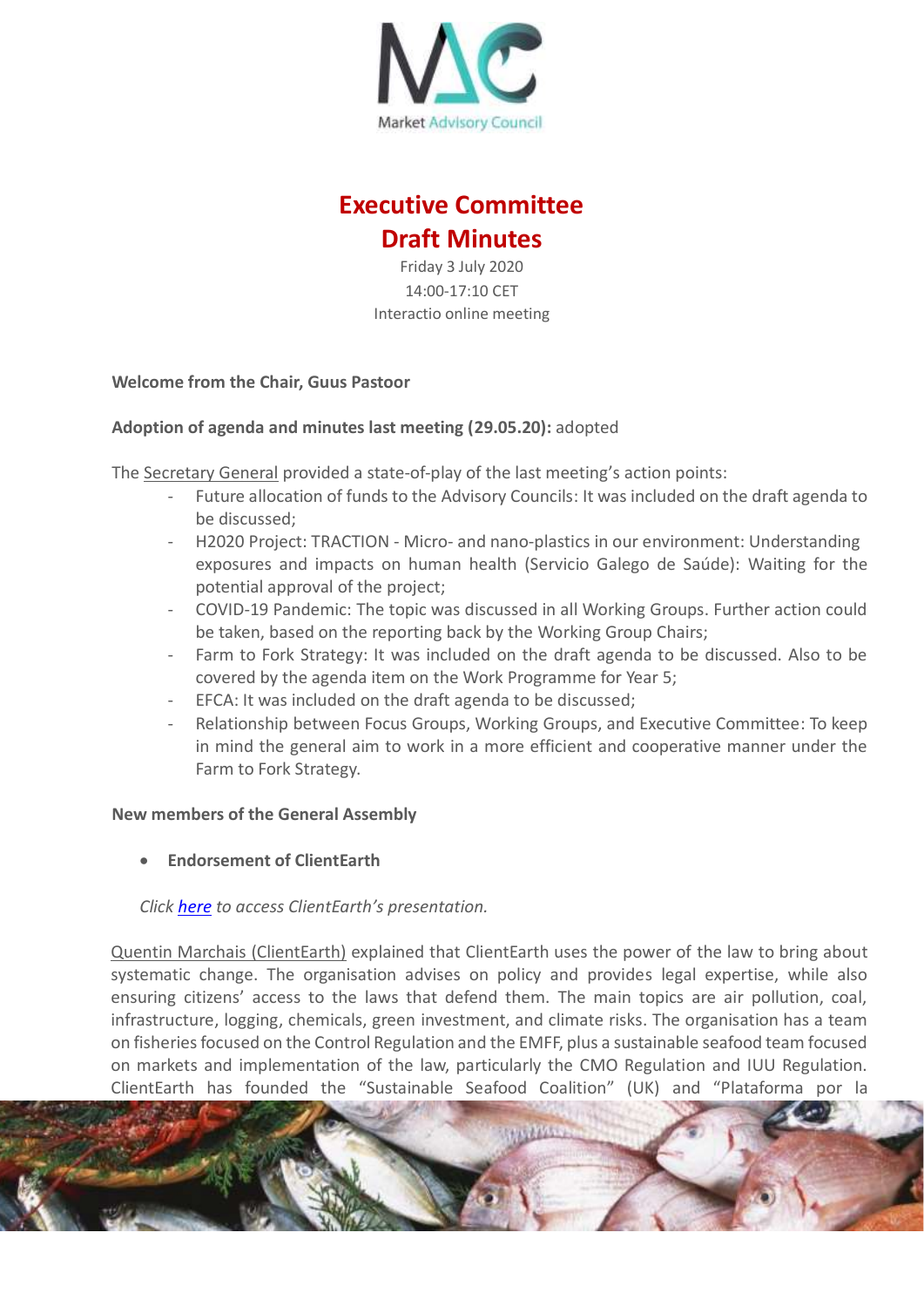

Sostenibilidad Pesquera" (Spain). They decided to join the MAC, because it is directly relevant to their work. Consumer information is fundamental to allow good decisions. They also have experience with voluntary claims and with engaging with industry to promote sustainability. In relation to WG3's discussions on consumer information, they align with the perspective of the NGO members, including the importance of placing scientific names on the labels and applying Article 35 to products with more than 50% of fish as a primary ingredient, in order to have full transparency for the consumer and a level playing field. It should be about providing the consumer with rigorous information to make an informed decision and to reduce fraud.

Emiel Brouckaert (EAPO) wanted to more details as to why ClientEarth was leaving other fisheryfocused Advisory Councils, while submitting an application to the MAC.

Pim Visser (VisNed) had the same question as the previous speaker, particularly in relation to NSAC.

Quentin Marchais (ClientEarth) explained that he could not speak on behalf of ClientEarth's fisheries team, that has been involved for years and that it would be better to ask them the question directly. As for his team, he has heard that the MAC provides good and useful debates and is an AC that works well. The seafood team has not participated in the Advisory Councils in the past, so this is an opportunity to engage to topics at a more European level.

The Chair proposed the endorsement of ClientEarth as a member of the General Assembly, which took place. The Chair explained that ClientEarth had applied to become a member of the Executive Committee, which will be discussed at the September General Assembly meeting. ClientEarth will be an active observer of the Executive Committee until then.

# **Biodiversity Strategy**

**Presentation by Commission representative**

# *Please click [here](https://marketac.eu/wp-content/uploads/2020/06/DG-MARE-Biodiversity-Strategy-ExCOM-03.07.2020.pdf) to access the Commission's presentation.*

The Chair highlighted that several other ACs are looking into this topic from their point-of-view, so it is important to focus on the connection to MAC topics.

Katarzyna Janiak (DG MARE) explained that the Biodiversity Strategy is one of the key elements of the European Green Deal and is part of the Commissioner's mandate. It calls for urgent action to protect nature and reverse the degradation of ecosystems. Biodiversity conservation has the potential of economic benefits for businesses, including seafood, and can enable a Green recovery from the COVID-19 crisis. The strategy is divided into four key areas: protecting nature, restoring nature, to enable a transformative change, and an international dimension.

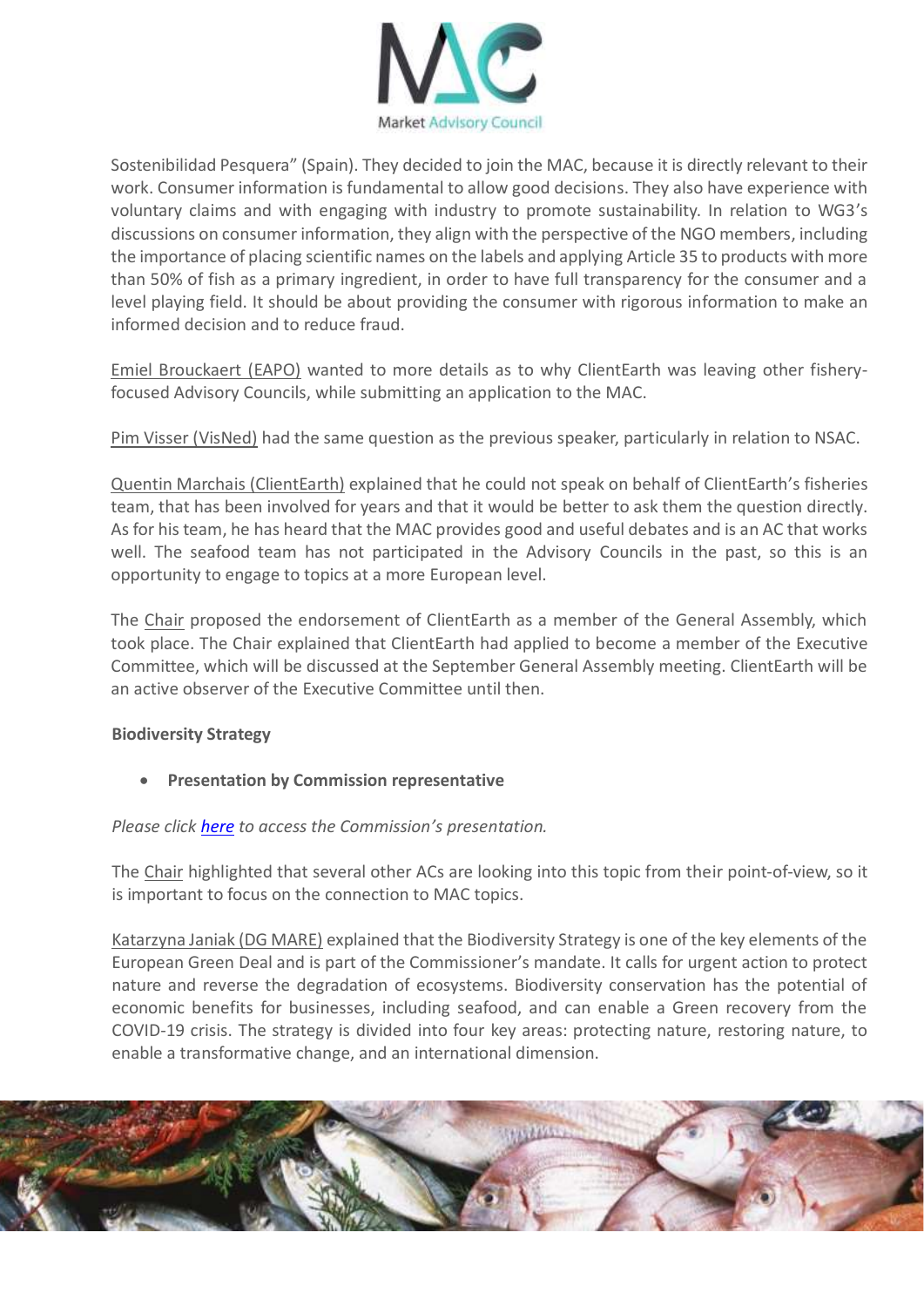

The first one focuses on establishing EU-wide protected areas, building on existing Natura areas. The second one will include a nature restoration plan, which does not include a specific link to fisheries, but it is connected through legally binding targets and the Farm to Fork Strategy. On the third one, it is focused on tools to reach the changes, such as the governance framework, unlocking finances, engaging businesses, knowledge, and awareness. On the fourth one, the strategy established the EU position for the post-2020 CBD framework, the finalisation the BBNJ agreement by the end of the year, the agreement on MAPs in the South Ocean, and IUU and WTO fisheries subsidies.

In relation to the fisheries aspects, the Commission is calling to extend to protect 30% of the EU seas, including 10% strictly protected. The targets under CBD are insufficient to protect and restore nature. Offshore wind projects will be allowed, if these are compatible with the MPAs. It will also focus on reducing pressure on habitats and ensuring sustainable ecosystem use, including though reduction of bycatch of sensitive species. This is about full implementation of the CFP, the MSFD, and the Birds and Habitats directive. There must be zero tolerance for illegal practices.

The representative provided an overview of potentially relevant initiatives for the MAC, as identified by the Secretariat. For MPAs to be effective, there must clearly defined conservation measures. The Commission is working together with the Member States and with the EEA to identify the criteria to designate additional areas, including the definition of "strictly protected" and "appropriate management planning". Fisheries management measures must be established in all MPAs, according to the best available scientific advice. The aim is to have this guidance agreed by the end of next year and then the Member States will have to time to demonstrate progress by the end of 2023. On this basis, the Commission will analyse, by 2024, to see if the EU is on track to meet the 2030 targets.

In relation to the international aspects, the Commission wants to pave the way in international for a for ambitious targets, including in the COP. The Commission will be calling for extending new MPAs in the high seas. There is already a proposal for three large MPAs in the Southern Oceans. Protection will also be covered in FTAs. As for the action plan to conserve fisheries resources and protect marine ecosystems, the Commission will propose it early next year. It will include areas where further protection is needed. It will look into the impact of fishing gear. It will be linked to the report on the implementation of the new Technical Measures Regulation. Depending on the results, it will introduce measures to reduce the negative impact of fishing gear. This will include measures under the regionalisation process of the CFP. As for sensitive species, one of the major issues is bycatch. Data collection on bycatch needs to be improved. As for next steps, there is a direct link to the Farm to Fork Strategy and the Renewable Offshore Strategy. The Commission is waiting for reactions from the European Parliament and the Council. The Council is expected to produce their view by mid-October. The Parliament is preparing a resolution for potential adoption in the November plenary. The opinions of the CoR and EESC are in preparation. The Commission will also prepare input for the UNGA Biodiversity Summit in September 2020 and the CDB COP in China in 2021.

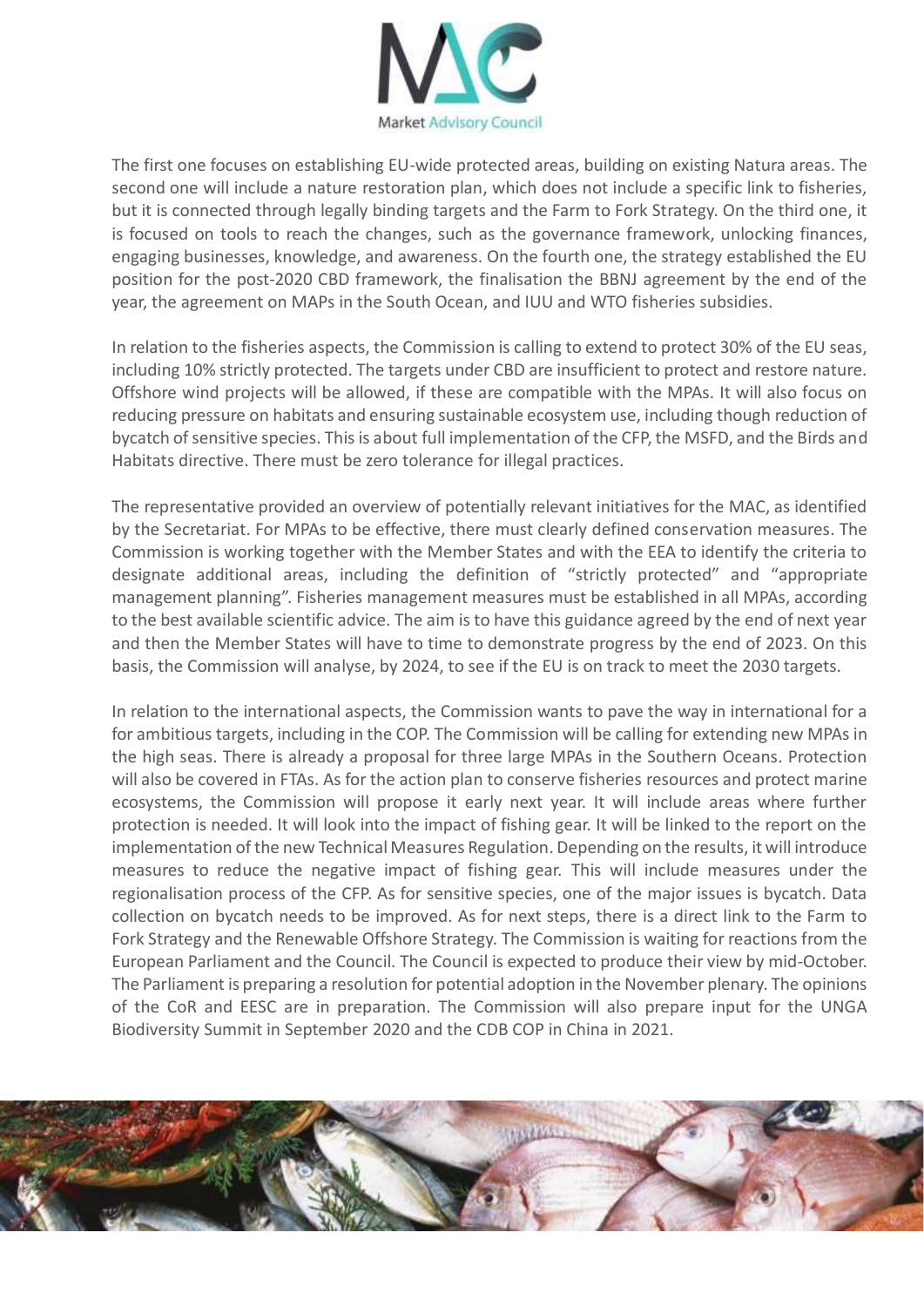

## **Exchange of views**

Daniel Voces (Europêche) explained that the fishing industry was not satisfied with the Biodiversity Strategy, as proposed by the Commission. They agree and are committed to biodiversity. The figures of STECF demonstrate that landings from the Northeast Atlantic are coming from sustainable sources. The global figures are positive. The messages of urgency and a massive extinction wave do not show the reality and the progress in fishing management. According to the Technical Measures Regulation, the Commission must develop a report by the end of the year based on the information provided by Member States, STECF, ICES, and Advisory Councils. The report is to be submitted to the European Council and the Parliament. However, they do not understand why the Commission is already announcing an action plan without consulting the relevant parties. They are concerned with the formulation of the MSY policy. They want to know if the current FMSY policy will be maintained. In relation to bottom trawling, they wonder how the Commission plans to use the EMFF for a transition. On the restriction of fishing gear for bottom trawling, they highlighted that it is the most researched gear and that fish is thriving. As for the market's perspective, they wondered if the Commission took into account the impact on the production of fish and in the supply. The restriction of fishing in the EU means that fish will need to be imported.

Pim Visser (VisNed) wanted to know about the difference between "protected" and "strictly protected". They also wanted to know who will pose the questions to the scientists to developed the best available scientific advice. If the Commission is aiming to reduce fish producing capacities with bottom trawling, they wondered if there was a food production plan for the next years, particularly how there will be sustainable seafood without bottom trawling.

Sean O'Donoghue (KFO) highlighted the importance of focusing on market topics. First, the impact on the supply chain and the markets in relation to the restrictive measures, including the impact on food security and supply in the EU. Second, the impact of the trade agreements. They wanted to know what the Commission was envisaging. The MAC must look at the key parameters. There is a significant link between with the Farm to Fork Strategy.

The Chair agreed with the previous speaker on the importance of focusing on the areas relevant for the MAC. The Chair identified trade agreements, impact on the landings, and economic benefits.

Katarzyna Janiak (DG MARE) explained that she would not be able answer to all the questions, since some were outside her competence. In relation to the number of protected areas, the definition of "strictly protected" will be defined by the Commission services together with the stakeholders. There will be a process to achieve this. It does not mean that it will be a "no-take zone". It is similar to a "noextraction area". It depends on what is defined to be protected on the site. On FMSY, it is about implementation of the CFP. On the transition for more selective fishing gear and techniques under EMFF, she will contact the relevant Commission services about it. There will be an impact on the fishing market, which why they aim to clarify the connections with the Farm to Fork Strategy to cover

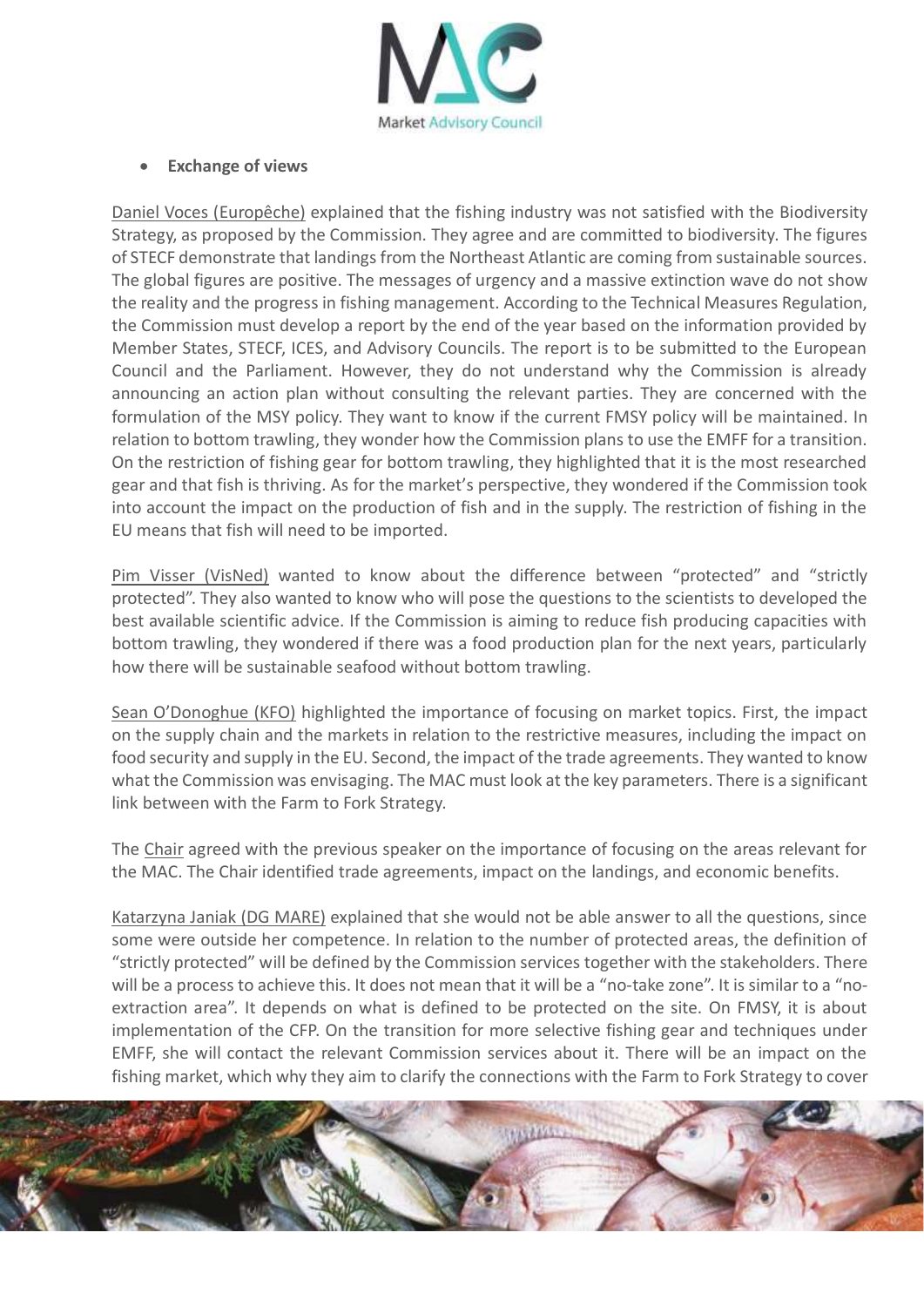

the supply chain. As for FTAs, the strategy is quite broad and involves many stakeholders and officials. There are examples of economic benefits, but early involvement of stakeholders is needed.

Hans Nieuwenhuis (MSC) asked the Commission to elaborate on the connection with the Renewable Energy Strategy.

Katarzyna Janiak (DG MARE) explained that the strategy is being developed and should be adopted in the Autumn.

Pim Visser (VisNed) expressed disappointment, since the Commission made a significant announcement, providing priority to biodiversity over food supply, yet the questions are outside the competence of the Commission representative, which does not allow for an informed discussion. They suggested that, for future discussions, the Commission could send a group of specialists instead.

Pascale Colson (DG MARE) stated that it was not possible to cover everything. The Biodiversity Strategy is quite new, so not everything is known. As an AC, the MAC can write questions and deliver an opinion. It would be impossible to have a team of Commission representatives attending meetings.

# **Way forward: definition of priorities for the MAC**

The Chair stated that, for the MAC, it could be possible to integrate the Biodiversity Strategy with the Farm to Fork Strategy. The Farm to Fork Strategy should take the lead, while taking into account elements of the Biodiversity Strategy that are under the MAC's competence.

Frangiskos Nikolian (DG MARE) emphasised that there are several requests coming from all the ACs. The MAC cannot expect everything from the Commission. The Biodiversity Strategy is led by DG ENV, even though it also concerns fisheries. The Commission representative recalled that a meeting with Europêche and EAPO representatives had taken place. The same questions were posed and discussed at then. If there are specific questions, the MAC can submit these in writing.

The Chair thanked the Commission representatives for their participation in the meeting and the presentation. The MAC will like to stay in close contact with the Commission during the coming discussions on the topics.

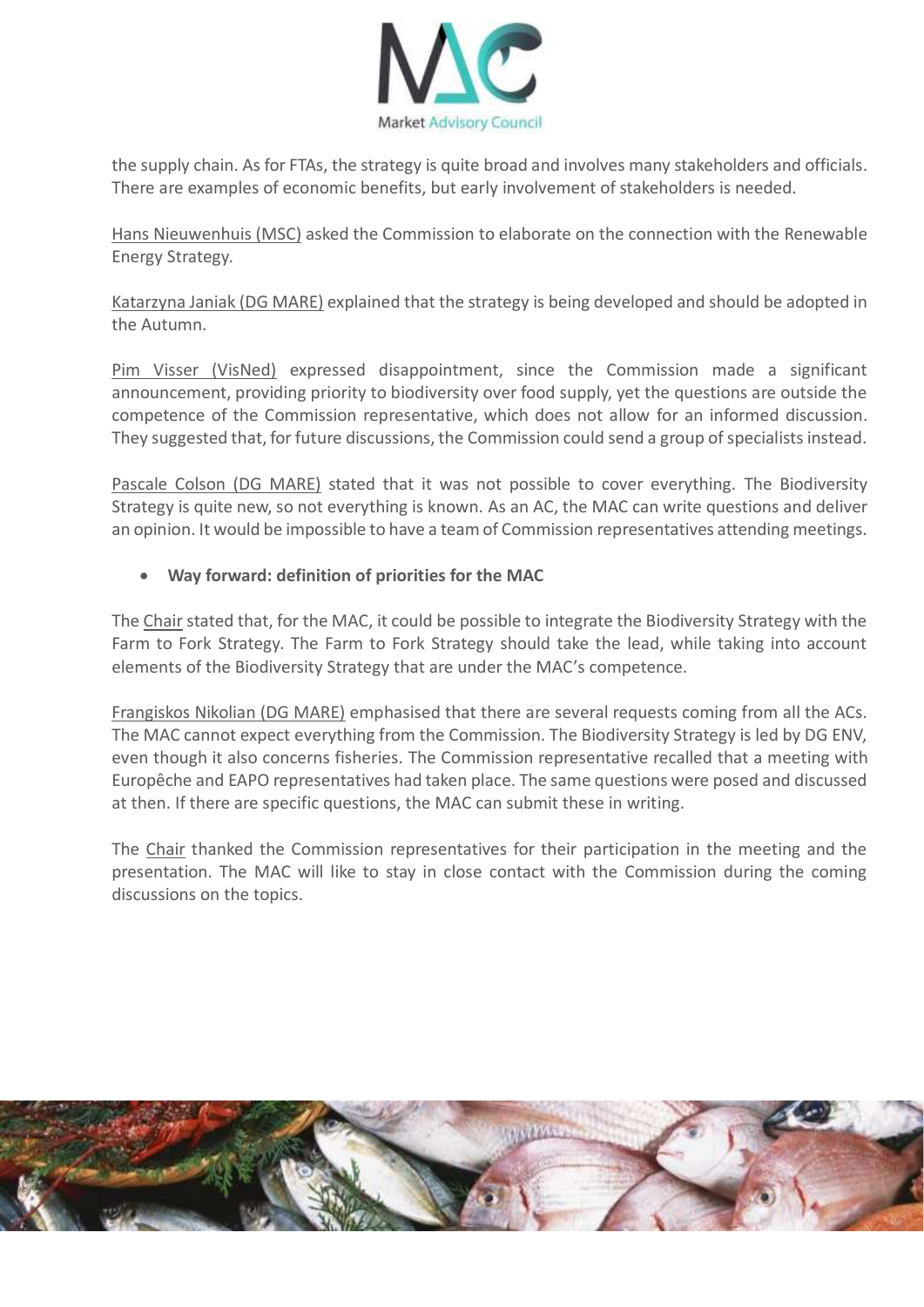

#### **Farm to Fork Strategy – Draft Action Plan**

## **Presentation by Commission representative**

The Chair explained that a presentation by the Commission was not going to take place. Instead, the Chair proposed to go through the initiatives under the [Draft Action Plan of the Biodiversity Strategy.](https://eur-lex.europa.eu/legal-content/EN/TXT/?qid=1590574123338&uri=CELEX:52020DC0380) The elements identified could be used for a common approach and to set the priorities for the MAC.

# **Exchange of views**

Sean O'Donoghue (KFO) suggested to go through the list of the Draft Action Plan to identify the priority areas.

Andrew Kuyk (CEP) emphasised the importance of fish as a food supply for the world. In much of the world, it is the primary source of protein for many millions of people. Fisheries does not fit perfectly into the initiatives under the strategy, since many of them focus on land-based production. There are a few horizontal issues, which are highly relevant, such as origin labelling and consumer information. A seafood dimension must be ensured on these. The issues around sustainable seafood production and the nutritional information on seafood must be reflected. They suggested that DG MARE should come up with a coherent strategy on the role of seafood in relation to general food supply. Some of the climate change pressures on land-based pressures demonstrate the greater role of seafood in future food security. It is necessary to balance between food security and environment.

Pierre Commère (ADEPALE) commented that it would be difficult to go through the list online. They exemplified that points 1, 2, 7 and 8 have direct relevancy. There are also points in indirect relevance. For example, point 5 on active substances used in agriculture. This can impact the quality of phytoplankton at sea. They suggested sending a questionnaire to the members to rate the relevance of the initiatives. This would allow members to make comments and put questions, avoiding partial answers.

The Chair suggested the use of categories to select initiatives, for example 1) "direct effect", such as the marketing standards for fishery and aquaculture products, 2) "indirect", such as spill overs of land production into sea, and 3) "horizontal", such as food labelling. The Chair agreed that a written procedure could be an option. It is important to keep in mind that it is not possible for the MAC to tackle all initiatives.

Sean O'Donoghue (KFO) agreed with CEP that seafood is not correctly dealt with under the Farm to Fork Strategy. The MAC should look into identifying relevant areas. If there would be a written consultation on the priorities, it is important to look into the priorities according to the timetable and deal with the most urgent.

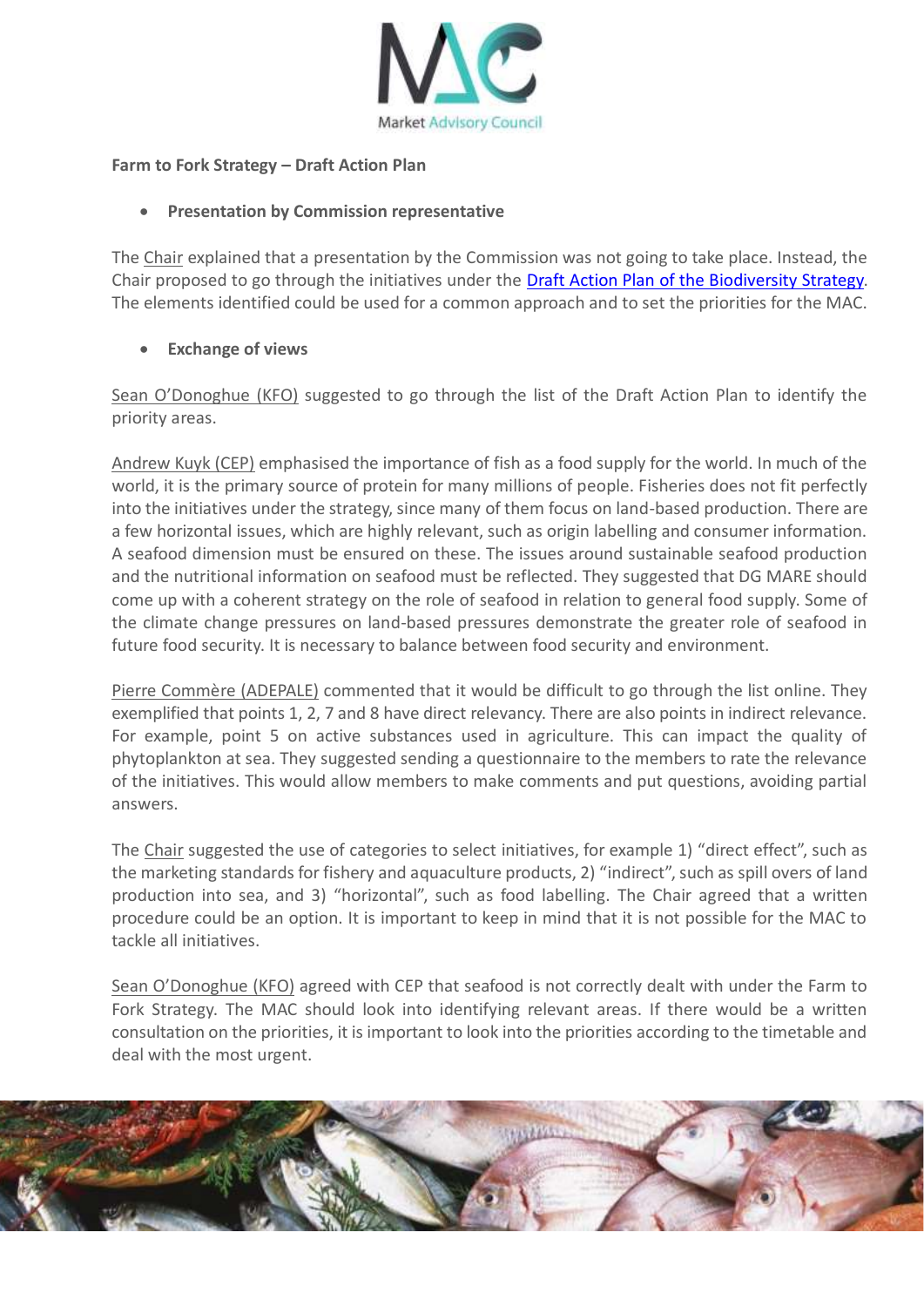

Els Bedert (EuroCommerce) commented that the Farm to Fork Strategy is largely driving the Work Programme for Year 5. Going through the initiatives in the action plan overlooks some of the fisheries references in the text of the initiatives. They supported more time to look analyse the document. It is important to be clear on the output.

Hans Nieuwenhuis (MSC) agreed with more preparatory work to determine the MAC's priorities. They highlighted that the Farm to Fork Strategy focus on a coherent approach in all policy domains connected to food. In relation to the draft action plan, the MAC has only been involved in point 18 on the inception impact assessment for the marketing standards. The advice was developed in early May before the publication of the strategy. Therefore, it is important to take an integrated approach.

# **Way forward: definition of priorities for the MAC**

The Chair proposed to use a written procedure to go through the list and the underlying text. These can be prioritised in terms of content and timing. Then, it would be possible to look at the Working Groups to determine where they stand.

The Secretary General explained that, in the draft Work Programme for Year 5, the Secretariat tried to identify initiatives related to the seafood market, while focusing on the ones scheduled for 2020 and 2021, corresponding to the operational year. The only exception is nutritional labelling, because it was already identified by Working Group 3 as a priority. There is flexibility for, as the initiatives are presented by the Commission, to look at these and see in more detail if an advice should be pursued.

Frangiskos Nikolian (DG MARE) informed that DG MARE is internally reflecting on the Farm to Fork Strategy. Therefore, if the MAC goes for a written consultation, they could also, before the Summer break, provide their view on the most relevant points for fishery and aquaculture products.

The Chair agreed that it would be a very good input. It is important for the MAC to coordinate with the Markets Unit of DG MARE. If the Commission can provide their list, then the MAC can look at it at the next meeting and come up with a decision on priorities. As for the Work Programme, there is enough flexibility.

#### **Update on Working Group 1's work**

The Chair, taking into account the recent Working Group meetings, asked the Working Group Chairs to focus on the more pressing work as well as the work that require decisions.

# **Reporting by Sean O'Donoghue, Chair of Working Group 1**

Sean O'Donoghue, Chair of Working Group 1, explained that there had been some technical difficulties at the online 2 June Working Group 1 meeting, but that they managed to go through the

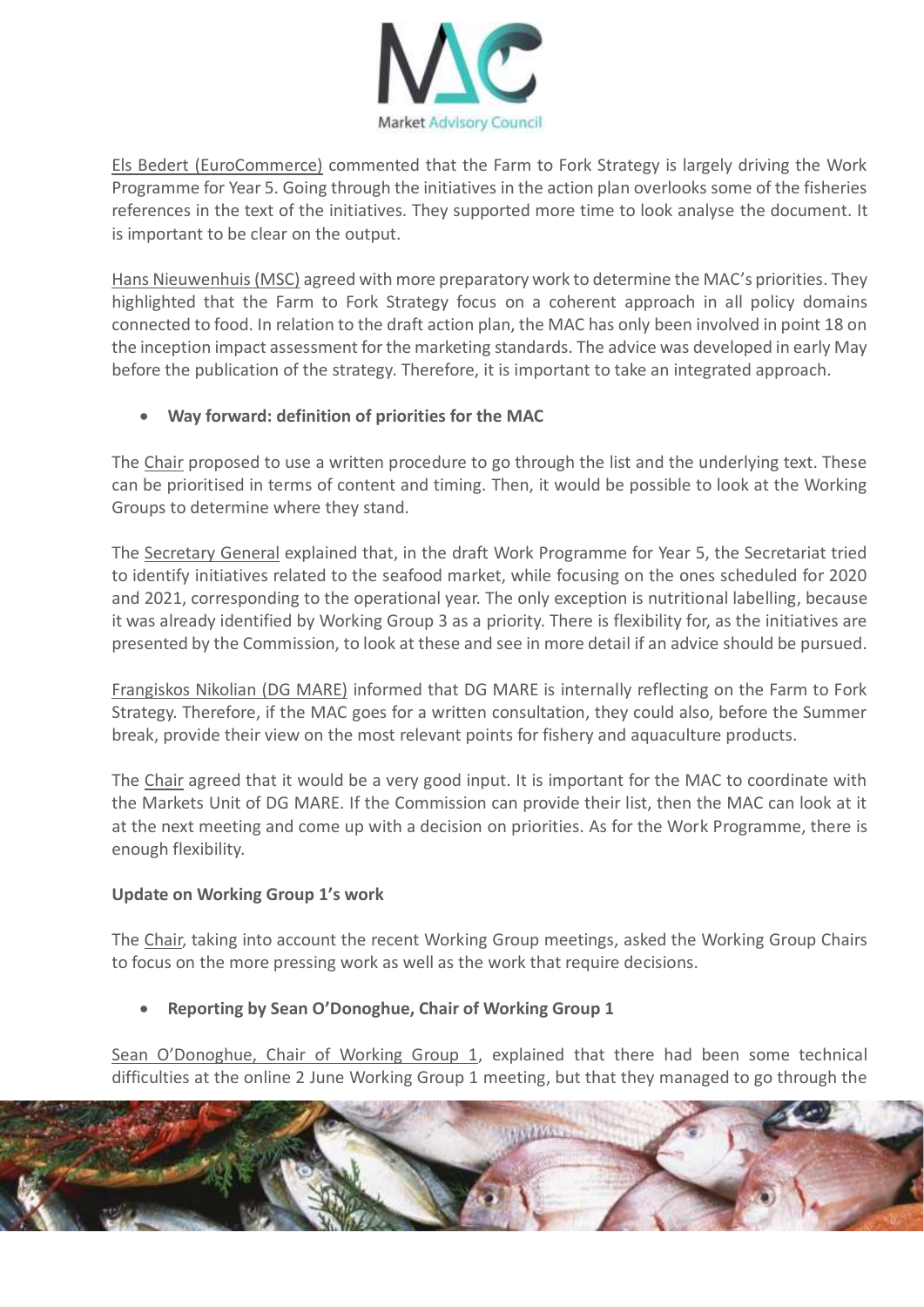

agenda. The Chair of Working Group 1 recalled that a document had been produced on case studies via EUMOFA. The Commission sent a comprehensive reply, which explains that it is not possible to do everything at once. The Secretariat has put together a questionnaire to the members. It is important to prioritise what was included. Additionally, in light of COVID-19, it is important to reassess potential studies. The Commission is eager to progress on EUMOFA, so it is important to organise a Working Group 1 as soon as possible. Therefore, the idea would be hold an online meeting on 1 September to focus on EUMOFA studies and on STECF price data.

The Chair proposed to set September 1 as the date for Working Group 1 with emphasis on EUMOFA and STECF. The Chair recalled that the next Executive Committee is on 22-23 September.

## **Update on Working Group 2's work**

- **Reporting by Andrew Kuyk, Chair of Working Group 2**
- **Decision on way forward: Control Regulation**

Andrew Kuyk, Chair of Working Group 2, recalled that the MAC adopted an advice on the Control Regulation in 2018, with the expectation that the file would be concluded under the previous mandate of the European Parliament. The newly elected European Parliament restarted their work. Around 1200 amendments have been tabled. The work in the Council has not concluded either. The Commission's proposal has not changed. At the 3 June meeting, there was a useful discussion with MEP Aguilera, EP PECH Rapporteur, who is trying to come up with an opinion. The Rapporteur expressed a strong wish to hold a more detailed discussion with the MAC on the identified issues. The Chair of Working Group 2 suggested to have a further meeting devoted to the Rapporteur providing a summary of the current state-of-play, while raising the points where the MAC can add value to her work as Rapporteur. It would not about advising the European Parliament, but about holding an exchange of views. Then, the MAC would look to produce a supplement/addendum to the original MAC advice, highlighting the issues more relevant taking into account the recent developments. The Chair of Working Group 2 suggested holding a meeting dedicated to exchanging with the Rapporteur, then working on the addendum. The request from MEP Aguilera was to hold a face-to-face meeting, if possible. A conference call should be no more than 2 hours and primarily centred on that topic. Afterwards, the Secretariat and the Working Group Chair could try to develop a first draft.

The Secretary General informed that he was contacted by MEP Aguilera's office earlier that day. The MEP remains interested in meeting with the MAC. The dates would be 8 or 9 September, but these still need to be confirmed. The office actually prefers online, due to the recent COVID-19 developments.

Pierre Commère (ADEPALE) emphasised the importance of having a direct conversation with MEP Aguilera. During the last EP PECH Committee, some amendments were interpreted as if the supply chain was opposed to traceability, when it is the opposite. The operators are in favour of traceability,

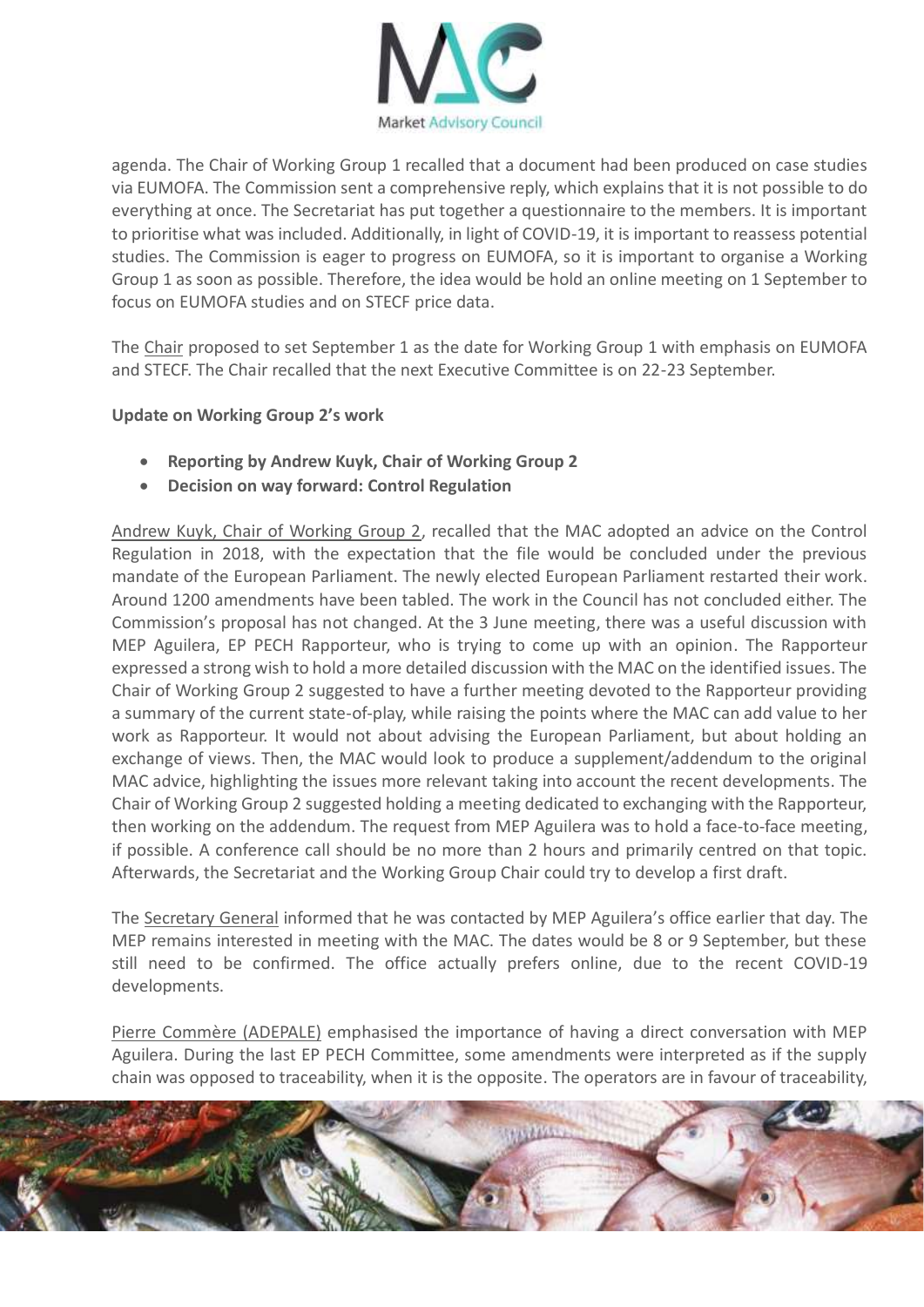

which is very important for sanitary matters. The difficulty would be with a complex double traceability system. The operators are open to traceability, which should be smooth and constructive. Therefore, a clear and straightforward debate with MEP Aguilera is welcomed.

Katrin Poulsen (WWF) welcomed the idea of holding a debate with MEP Aguilera. They suggested that it could be beneficial to identify the topics of focus for an amendment to the advice. The process is moving quickly, so it is important to ensure that the MAC's work is on time.

# **Decision on way forward: Autonomous Union Tariff Rate Quotas**

Andrew Kuyk, Chair of Working Group 2, recalled that ATQs were discussed at the last meeting. There is not yet a Commission's proposal. The decision is expected to be taken next week. Officially, it will only be available in three to four weeks. The LDAC is preparing an advice on one of the issues that will be covered by the proposal. It is expected to be transmitted to the MAC to be seen and for consideration of endorsement. It is necessary to decide how to address this topic. Different members of the MAC have different views on this. The ATQs proposal addresses specific needs for specific species of fish, putting forward quantities for preferential treatment. The mechanism is not new, but needs to be updated every few years with new figures. It is a decision of the Council only. Once the proposal is tabled, there will be a discussion among the Member States on the figures for the next three years period. It will not be a debate on the need for an ATQs system. In the MAC, there will be a similar debates. It is unlikely that there will be consensus on the quantities. There could be a debate on some species, but the proposal is not yet known.

The Chair of Working Group 2 wondered about the added value of the MAC participating in this debate, once the Commission's proposal is available. If an advice is produced that demonstrates the diverging views of the members, the added value might be low. Even if there is unanimity on some points, since this will be a debate among different Member States with different national interests, the Working Group Chair wondered if an advice from the MAC would add value. The process will be fairly accelerated. The new regulation will be in place by 1 January, meaning there will probably be agreement by October, so that the relevant supply chain can plan. The last time, it was quite contentious, and the decision was later than normal.

In relation to potential options, the first one would be, since there is no proposal and it will be difficult to reach an agreement, to not produce an advice. The second option would be to look at an isolated issue proposed by other ACs. The third option would be to, as soon as a proposal is published, to convene a Working Group meeting to look at the proposal. The fourth option would be to avoid focusing on specific quantities on this specific proposal, and to look more broadly on preferential treatments from several instruments, such as ATQs, FTAs, Anything But Arms. This fourth option would contextualise the proposal and allow for general consensus comments. Nevertheless, the Working Chair doubted that this fourth option could be concluded in time for the Council decision on the ATQs proposal.

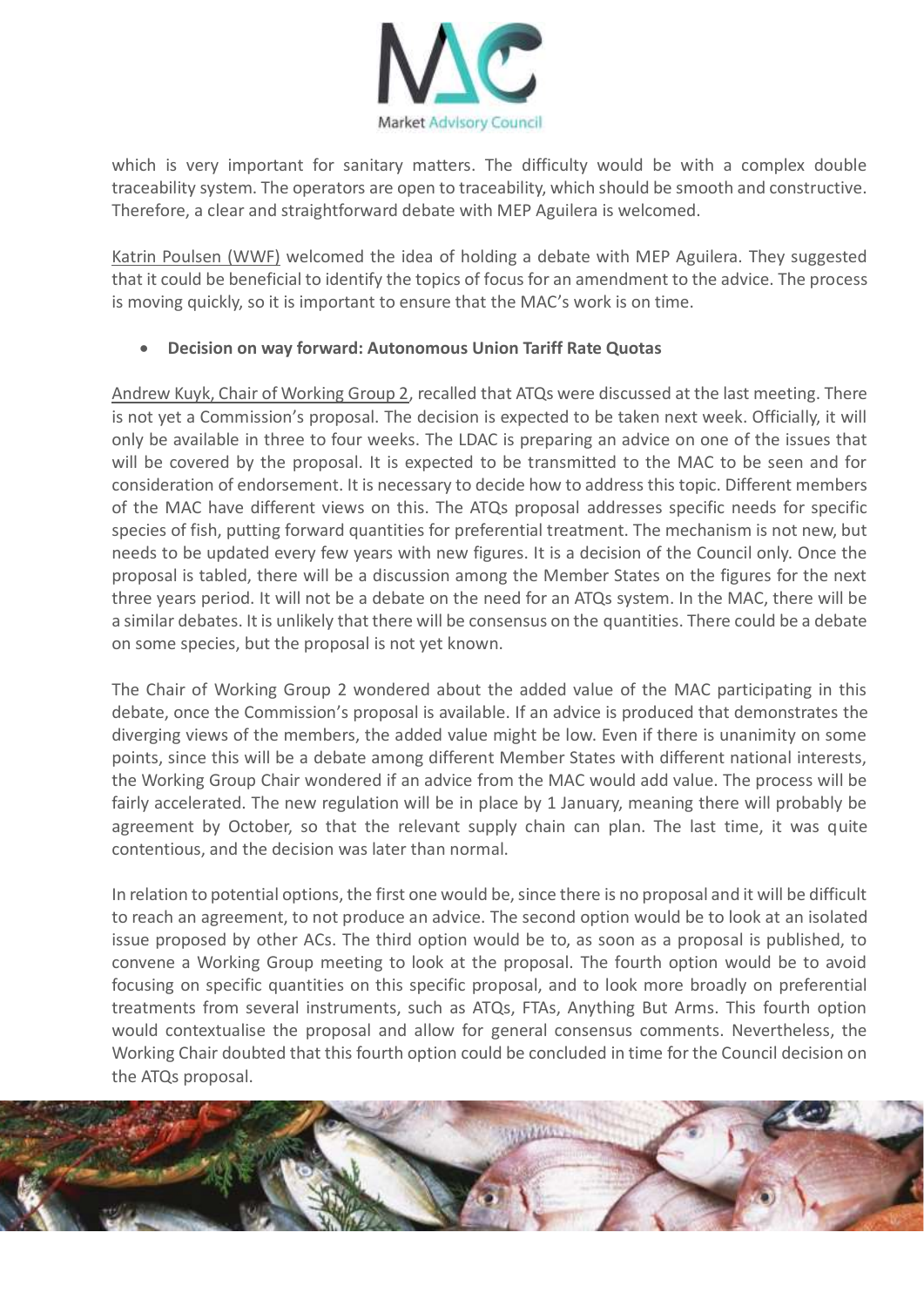

The Chair emphasised that the main question was the added value. Advices adopted by the MAC should have value, particularly for the Commission. The MAC should address its own competence. It is a very technical file, therefore, the Chair wondered if everyone knew the details and context, particularly the relationship with other trade instruments. The timeframe will be short and the MAC must consider its priorities.

Katarina Sipic (AIPCE-CEP) asked the other members if they all believed that it was an efficient use of their time. They wondered for how many members the ATQs Regulation was actually of their direct interest. They feared that the discussion might be relevant to very few interested parties. The question of added value for the MAC can be posed. There is also a question of added value of the final advice for the Commission and Members States, taking into account the very fundamental differences in the MAC. It will be simply a repetition of interests already known from the public consultation on this regulation.

Sean O'Donoghue (KFO) disagreed with the previous speaker that the ATQs proposal was not relevant to a significant number of MAC members. It is quite relevant for the primary producers and for the processing sector. They considered that, at this stage, there would be little value to have a discussion on the Commission's proposal, since the positions are known. It would not be conducive to a productive discussion. They supported going for the fourth option in the course of Year 5. This would allow a full evaluation of the tariffs framework. There are pre-conceived ideas in all parts. A factual discussion is necessary. LDAC is expected to produce an advice on the tuna aspect of the ATQs regulation. If this is adopted, it will be incumbent on the MAC, as the key AC with markets remit, to look at the advice.

Roberto Carlos Alonso (ANFACO-CECOPESCA) agreed with the two previous speakers that it is not the best moment to discuss the ATQs Regulation. In relation to a potential discussion on other trade instruments, they argued that the MAC should focus on more constructive topics. The Commission launched a new consultation on world trade, which could be interesting for the MAC to discuss. As for the LDAC's advice, they consider that it is not a consensus topic and not useful. The MAC should avoid competitive issues where there is no consensus. Trade regimes is a more interesting topic for the MAC, for example.

Daniel Voces (Europêche) agreed with KFO's proposal. It is important to have an overall discussion. At the last meeting, they suggested to have a more general discussion. The discussion was initiated three months ago, when an advice was submitted for the consideration of LDAC and MAC. In the LDAC, in the past three months, there was a constructive discussion, and, after three meetings, the file was finalised. The draft advice at the level of the LDAC's Executive Committee and is expected to be sent for the MAC's consideration soon. Even though there is no Commission's proposal, the MAC can still produce an advice, as it was the case on the marketing standards framework. The same way that a new advice is being proposed on the Control Regulation, an advice can be done for the Member

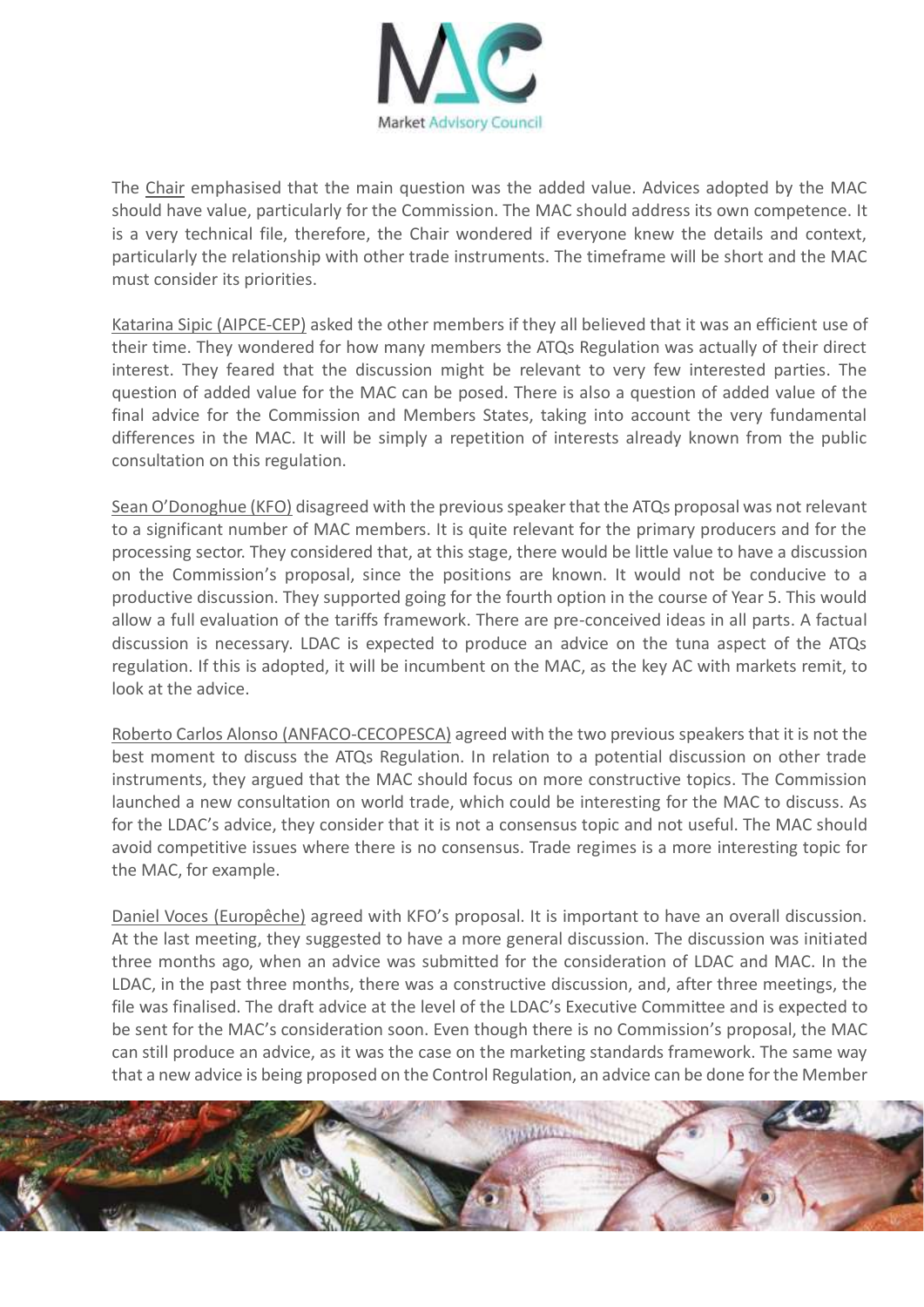

States on the ATQs Regulation. The advice would indeed be technical, but the MAC members are able to work together and achieve that.

*In the Chat, Daniel Weber (European Fishmeal) and Els Bedert (EuroCommerce) agreed that a MAC advice on the legislative proposal on ATQs would not bring significant added value.*

The Chair concluded that there is interest to look at overall EU trade policy as well as to address the different elements, including ATQs. This would require time and should be addressed in the Work Programme for Year 5. The Chair suggested adding this to the overall discussions on trade negotiations. Therefore, option 4 would be followed.

Andrew Kuyk, Chair of Working Group 2, highlighted that option 4 might be impacted by the future UK-EU trade relationship, which might also have consequences on the EU's relationship with Norway, Iceland, and other supplier countries. The Commission is undertaking several FTA discussions with several countries on fisheries chapters. A solid factual base is fundamental, including on the percentage of required imports and the sources of this streams. This will require some time.

The Chair highlighted that the Farm to Fork Strategy will inevitably touch upon trade relations with third countries. An assessment of the EU production will require an assessment of the production of imported products. There will be probably be several opportunities to discuss this. It should be included in the Work Programme for Year 5. The output needs to be planned.

#### **Update on Working Group 3's work**

- **Reporting by Benoît Thomassen, Chair of Working Group 3**
- **Decision on way forward: Plastics**

Pierre Commère, Vice-Chair of Working Group 3, concerning the consumer information draft, recalled that, at the 4 June WG3 meeting, the draft was revised and continued at the 1 July meeting. The text structure will be changed, with the main text containing the introduction and recommendations to be clearer for the reader, plus an annex. A final meeting will take place on 14 July to close outstanding issues. The final document will be sent to the Executive Committee for approval under written procedure. Concerning nutritional labelling, WG3 heard presentations by Els Bedert (EuroCommerce) and Paulien Prent (Visfederatie), who proposed themselves to produce a first draft, but it has not yet been presented. Concerning labelling of vegetarian and vegan products that imitate seafood products, Paulien Prent (Visfederatie) offered to produce a first draft, but it has not yet been presented. Concerning plastics, WG3 received the draft advice from NWWAC, which is focused on the implementation of the Single Use Plastics Directive and operational aspects of the Fishing for Litter Scheme. The WG3 sent this advice to the Executive Committee for endorsement. WG3 is also asking the Executive Committee for their views on how the MAC should move forward on its own advice plastics, particularly timeline, structure, and relevant topics. Concerning ecolabels and certification

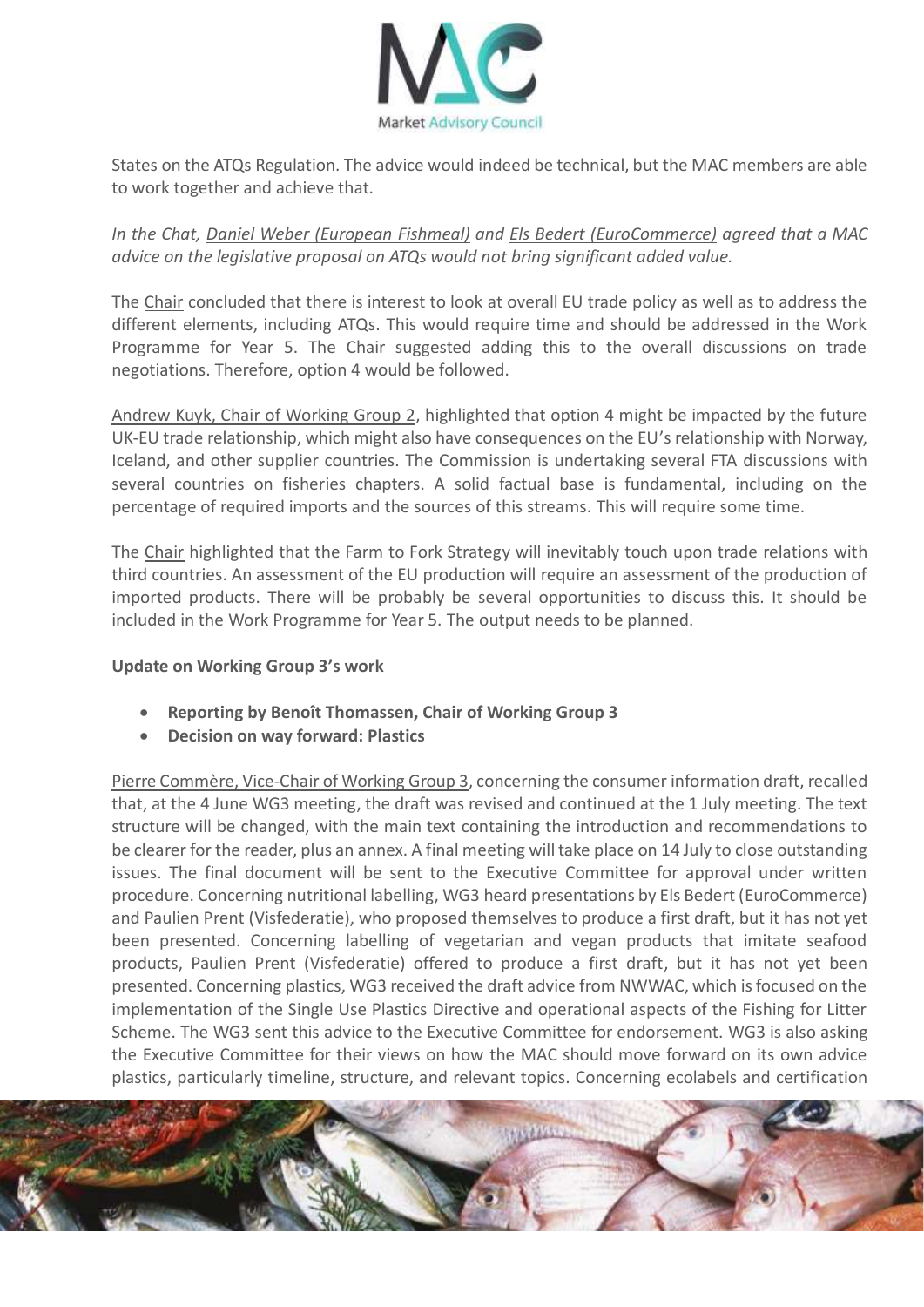

schemes, the workshop will take place on 13, 14 and 15 July under 3 morning sessions and the Secretariat is available to present the draft programme.

The Chair highlighted that there were two matters concerning plastics. First, the endorsement of the NWWAC advice. Then, the future work of the MAC. There are several advices being produced by other Advisory Councils according to their competence.

Els Bedert (EuroCommerce), regarding the advice on front-of-pack-labelling, explained that, in their view, there should be a general advice from the MAC, but not on the nutri-score itself. Therefore, EuroCommerce will not contribute to this nutri-score draft. It would be better to address it as part of the discussion on the Farm to Fork Strategy, when the Commission will be looking a EU scheme.

Sean O'Donoghue (KFO) highlighted that the Executive Committee should make a right away decision on the endorsement of the NWWAC's advice. There was a clear recommendation from Working Group 3 to endorse this advice and to include a sentence in the cover letter stating that the MAC is working on its own advice.

The Chair proposed the endorsement of the NWWAC's advice by the Executive Committee. The advice was endorsed by the MAC. In relation to nutritional labelling, the Chair stated that the topic could be linked to the Farm to Fork Strategy, but the work on the specific will remain. Visfederatie will work on a draft text for a next meeting. The Working Group can determine if the advice should be more general or more specific.

Pierre Commère, Vice-Chair of Working Group 3, on front-of-pack labelling and nutritional labelling, stated that it would be important to have a global reflection on the Farm to Fork Strategy and the upcoming proposal from the Commission. At the same time, the issue of nutri-score should be discussed. On the nutri-score, the nutritional value of fish is not being taken into account. The Vice-Chair suggested the development of a small advice on the nutri-score, which can contribute to the broader discussion at a later stage.

The Chair agreed with the proposal form the Vice-Chair.

#### **Future allocation of funds to the Advisory Councils**

- **Update: Commission's reply to the letter of opposition by the MAC**
- **Reporting back by Secretary General: Inter-ACs Seminar on Financial Issues 2020 (12.06.20)**

The Chair recalled that this topic had been discussed at the last meeting. A letter had been sent by the MAC to the Commission and a reply was received.

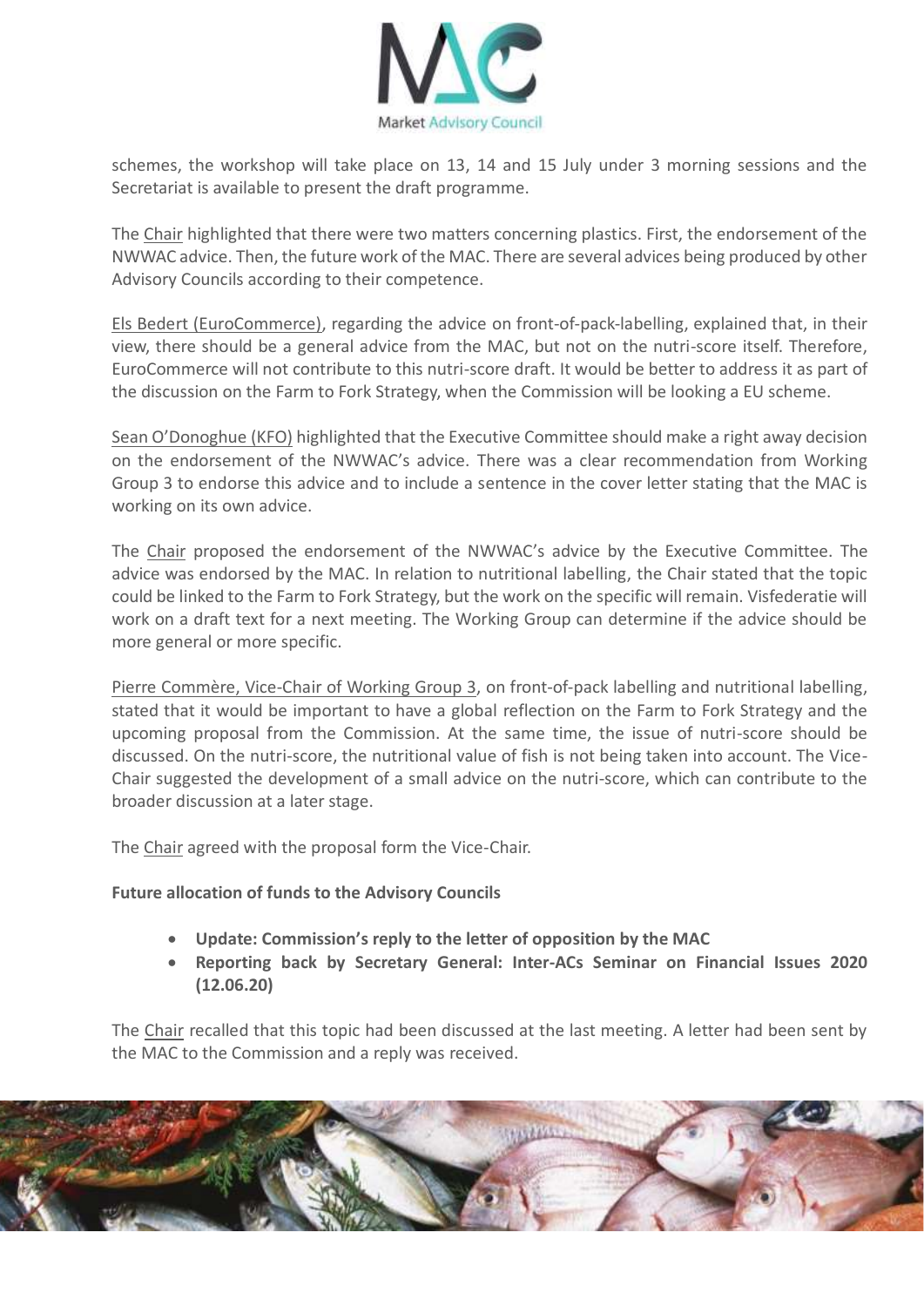

Pascale Colson (DG MARE) informed that DG MARE had financial margin, so the MAC could request up to €300.000 as a contribution for the Year 5's budget.

The Chair welcomed the Commission's approach.

## **Grant Agreement Year 5 (2020-2021)**

## **Draft Work Programme for Year 5: Presentation of priorities and deliverables**

The Secretary General provided an overview of the draft Work Programme for Year 5, focusing on the priorities and deliverables. There are a few outstanding issues connected to delays caused by the COVID-19 pandemic as well as the developments on certain interinstitutional negotiations.

- EMFF: under Year 4, the MAC should reassess its advice and consider a follow-up advice depending on the evolution of the interinstitutional negotiations.

- Control Regulation: Working Group 2 is working on a follow-up and will be meeting the EP PECH Committee Rapporteur.

- Brexit: the MAC is expected to produce an advice on the impacts, once the results of the negotiations are known.

- Ecolabels and certification schemes: the workshop was delayed due to COVID-19, but will take place in July.

- Catch IT system: it is a new topic, but it is a continuation of the Control Regulation.

- Trade agreements: it is always on the MAC's Work Programme, so the MAC can react to public consultations and *ad hoc* issues raised by the Commission and members.

- Marketing Standards: the Commission will publish a new consultation at the end of the year.

- Nutritional labelling: it was identified by Working Group 3 as an important topic.
- Labelling of vegetarian and vegan product: it was also identified by Working Group 3.

- Farm to Fork Strategy: the idea is to address specific initiatives, but there is flexibility to address these as the initiatives are published.

- Biodiversity Strategy: there are several initiatives that could be relevant for the EU market, so the MAC can consider advices, as these are published by the Commission.

- Health and environmental value of seafood: in several statements, the Commission has recognised the nutritional value of seafood and the importance of shifting towards healthy and sustainable diets.

- Collaboration with STECF: it is always on the MAC's work programme, in order to exchange on the relevant economic reports.

- Other work: members are always allowed to proposed new topics and the MAC can receive requests from the Commission and the Member States.

In relation to the meetings schedule, the idea would be to hold meetings in January, March, May, and September. Currently, it is unclear if it will be possible to hold meetings in person.

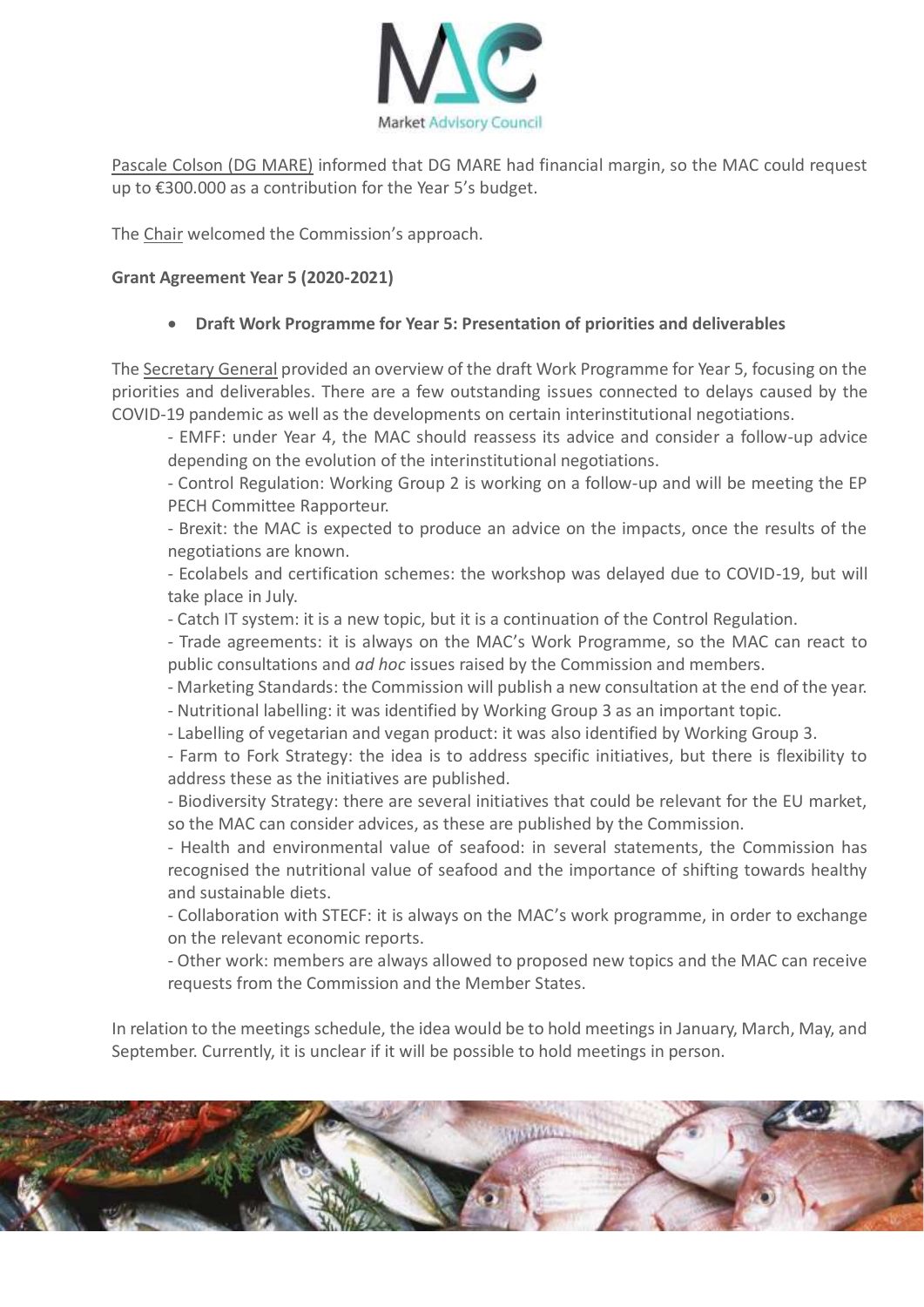

The Chair requested information on the time for the Executive Committee to decide.

The Secretary General explained that the Work Programme must be sent to the Commission two months in advance of the end of the year. The Secretary General highlighted that the Commission also proposes amendments to the Work Programme, so it is important to keep in mind the Summer break. Therefore, ideally, the work programme would be sent in mid-July.

Pascale Colson (DG MARE) emphasised that recommendations to the Commission should be specific, urging to avoid writing long advices. On the EMFF and the Control Regulation, the representative expressed scepticism on the usefulness of these advices, adding that these topics should not be priorities for the MAC, since the Commission's proposals have been published two years ago. The representative called on the MAC to focus on the Biodiversity Strategy and the Farm to Fork Strategy.

Sean O'Donoghue (KFO) stated that the aim on the EMFF and the Control Regulation was not to present new recommendations to the Commission, but it was about tracking some of the new amendments. The MAC should actively look at the new EMFF. They expressed support for the priorities in the work programme, but emphasised that the COVID-19 pandemic should be added to the work programme.

Els Bedert (EuroCommerce) argued that the topic of labelling of vegetarian and vegan products should not be a main priority, since there does not seem to be any institutional work on this topic. There was once an amendment in the European Parliament on this topic, but it has been removed. This discussion took place in relation to meat products, so the same argumentation is expected. Therefore, they wondered about the relevance of a specific MAC advice on this topic.

Andrew Kuyk (CEP), on the Control Regulation, stated that it idea would be an addendum to take into account of the debate. They agreed with KFO that COVID-19 should be mentioned in the Work Programme. There is a potential impact of economic recession. Plus, there is general consumer behaviour matters, such a move towards more online shopping, sources, food safety, food hygiene and animal welfare. It is important to mention that there will be implications from the COVID-19 crisis that will have economic and consumer behaviour impacts.

The Chair suggested to group several of the priorities under the Farm to Fork Strategy item. The Chair proposed for the Secretariat to amend the draft and circulate through written procedure for comments. Once it is endorsed by the Executive Committee, the Secretariat can send it to the Commission.

#### **Draft Budget for Year 5: Presentation by Panos Manias, Financial Officer**

Panos Manias, Financial Officer, explained that the draft budget assumes that all Year 5 meetings will be in person. Regarding the differences in relation to Year 4, the way that meetings are presented has

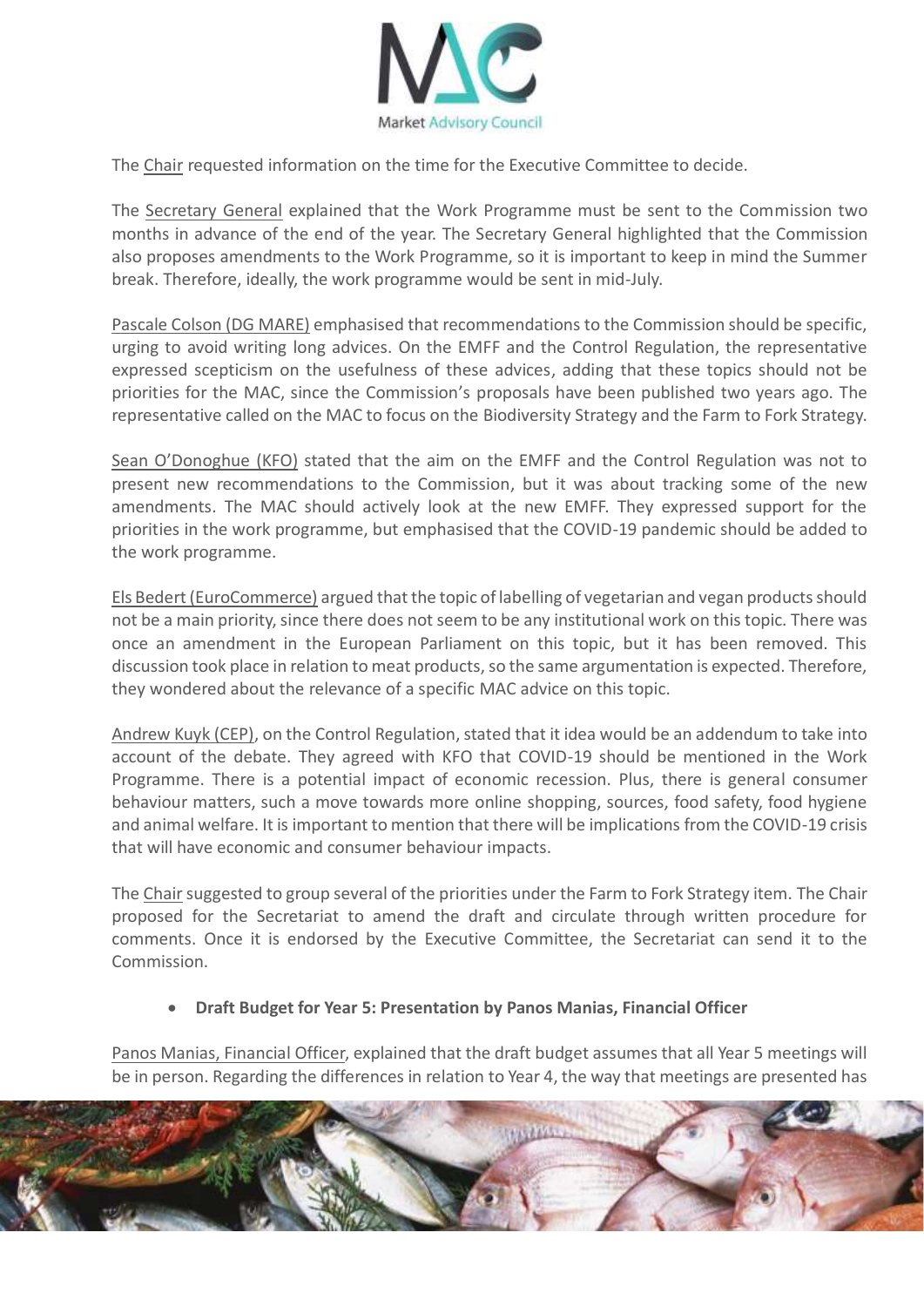

changed. Instead of grouping the meetings based on their type, these are grouped based on the scheduled. Most likely four groups of combined meetings. The same calculation was used for the preparation and for the reimbursement of the meeting. For Year 5, it was not necessary to keep a 5% reserve, taking into account the new financial guidelines from the Commission. On the amounts, compared to the previous year, it includes a raise for the staff, for the preparation of the meetings, on the operational costs. There is a small decrease in the interpretation. These were based on the usage of the previous years. This allows spending more on the meeting rooms and the catering for Year 5. The budget is not binding, so changes during the year is possible. Due to the new financial guidelines, it is no longer necessary to inform the Commission on changes.

The Chair proposed the adoption of the budget, while keeping in mind the uncertainty surrounding the organisation of physical meetings in Year 5. The budget was approved.

# **MAC's Secretariat (2020-2023)**

## **Way forward: Launch of Tender**

The Chair recalled that the MAC signed a three years contract with EBCD to provide secretariat services, which ends on Year 4. Therefore, the MAC needs to launch a tender. The proposal is to use the same text as for the previous tender. The tender will be open for 35 days. There would be a Selection Committee composed of the Chair and the Vice-Chairs for a first evaluation of the proposals. Afterwards, there would be a decision by the Executive Committee. The Chair expressed satisfaction with the recent work of the Secretariat. The Executive Committee agreed with the terms to launch the tender.

#### **EFCA's Advisory Board Terms of Reference**

- **Overview of advices by other ACs: LDAC, PELAC/BSAC, NWWAC, MEDAC**
- **Way forward**

The Chair recalled that several Advisory Councils produced papers on the Terms of Reference for EFCA's Advisory Board. The MAC is a member of the Advisory Board and is interested on IUU and Control Regulation. The Chair asked the Executive Committee members if they wanted to comment on the advices from the other Advisory Councils. The Chair proposed to follow the advices from the other Advisory Councils and to return to this topic following the developments at EFCA.

#### **AOB**

**- Date of the next group of meetings:** 22 & 23 September 2020

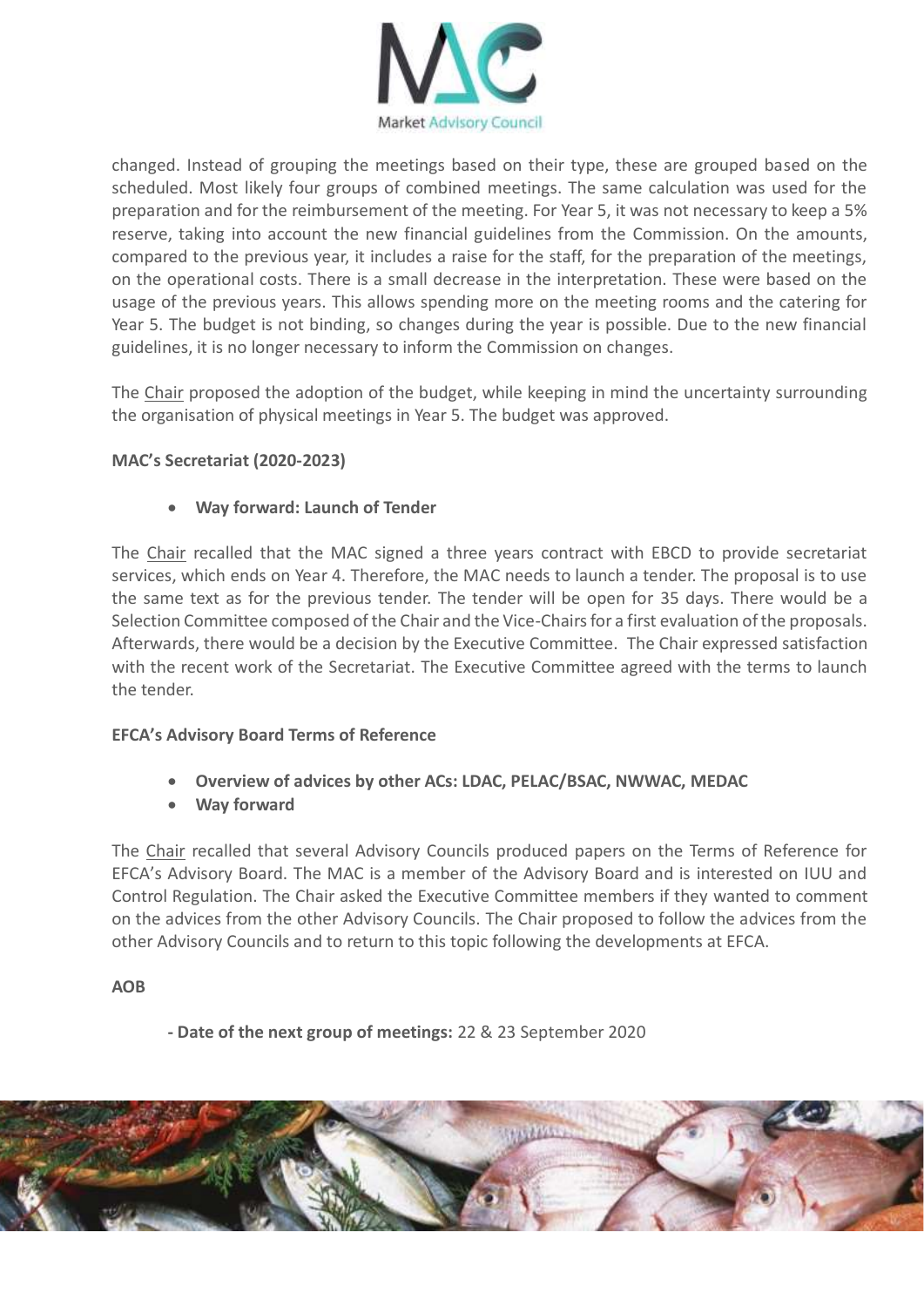

#### **Summary of action points**

**- New members of the General Assembly:** ClientEarth has been endorsed as member of the General Assembly. At the September General Assembly meeting, the application of ClientEarth to join the Executive Committee will be assessed.

**- Biodiversity Strategy:** The MAC will aim to link it with the Farm to Fork Strategy initiatives. **- Farm to Fork Strategy – Draft Action Plan:** The members will be asked to go through the action plan of the Farm Strategy to determine the priorities. The Secretariat will find the format for this consultation.

**- Update on Working Group 1's work:** Meeting on 1 September to discuss EUMOFA and STECF.

**- Update on Working Group 2's work:** The MAC will not produce an advice on ATQs, but work will be initiated to evaluate the EU's trade policy. On the Control Regulation, there will be a meeting with the EP PECH Committee Rapporteur, which will help determine a potential follow-up to the previous advice.

**- Update on Working Group 3's work:** Working Group 3 meeting on 14 July to finalise the consumer information draft advice, so that it can be approved by the Executive Committee through written procedure. The MAC has endorsed the NWWAC's advice on plastics and will continue working on its own advice.

**- Future allocation of funds to the Advisory Councils:** DG MARE expressed flexibility to return to the original €300.000 amount.

**- Grant Agreement Year 5 (2020-2021):** A revised work programme will be sent for approval by written procedure. The draft budget has been approved.

**- MAC's Secretariat (2020-2023):** The tender will be open for 35 days and the Selection Committee will report to the Executive Committee.

**- EFCA's Advisory Board Terms of Reference:** The MAC will follow the advices from the other Advisory Councils and wait for the developments at EFCA's level.

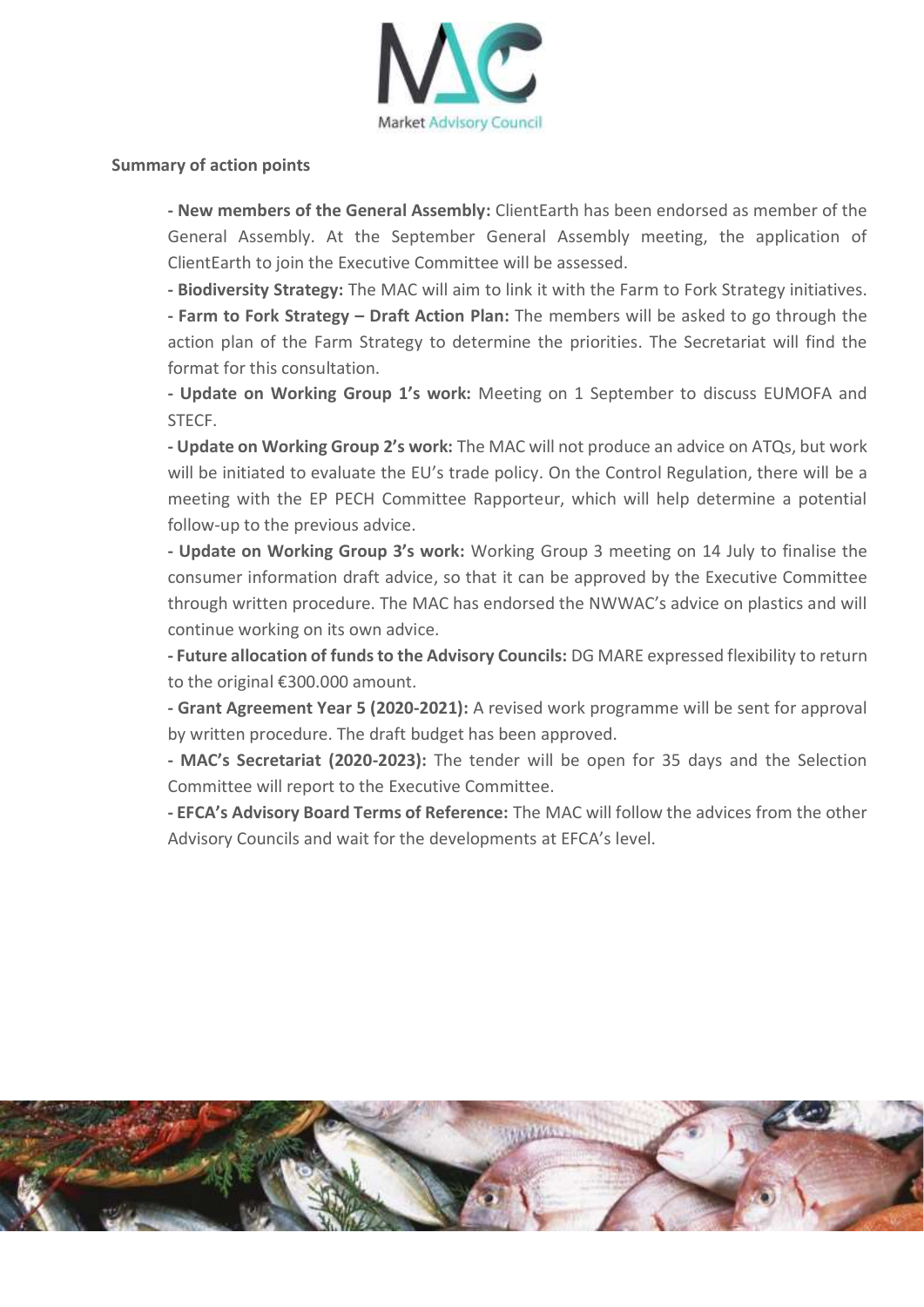

# **List of attendees**

| <b>Representative</b>         | <b>Organisation</b>                     |
|-------------------------------|-----------------------------------------|
| Andrew Kuyk                   | AIPCE-CEP                               |
| Angeles Longa                 | <b>EMPA</b>                             |
| Anna Boulova                  | <b>FRUCOM</b>                           |
| Arnault Chaperon              | <b>FEAP</b>                             |
| <b>Béatrice Gorez</b>         | CFFA-CAPE                               |
| <b>Catherine Pons</b>         | <b>FEAP</b>                             |
| <b>Christine Absil</b>        | <b>Good Fish Foundation</b>             |
| Christophe Vande Weyer        | <b>Euroropean Commission</b>            |
| Daniel Voces de Onaíndi       | Europêche                               |
| Daniel Weber                  | European Fishmeal                       |
| Els Bedert                    | EuroCommerce                            |
| <b>Emiel Brouckaert</b>       | <b>EAPO</b>                             |
| Fragkiskos Nikolian           | <b>European Commission</b>              |
| Gaël Lavielle                 | Les Pêcheurs de Bretagne                |
| Georg Werner                  | <b>Environmental Justice Foundation</b> |
| <b>Guus Pastoor</b>           | AIPCE-CEP                               |
| <b>Hans Nieuwenhuis</b>       | Marine Stewardship Council              |
| Haydeé Fernández Granja       | <b>CONXEMAR</b>                         |
| Juan Manuel Trujillo Castillo | <b>ETF</b>                              |
| Katarzyna Janiack             | <b>European Commission</b>              |
| Katarina Sipic                | AIPCE-CEP                               |
| Katrin Vilhelm Poulsen        | <b>WWF</b>                              |
| Massimo Bellavista            | COPA COGECA                             |
| Panos Manias                  | Market Advisory Council                 |
| Pascale Colson                | <b>European Commission</b>              |